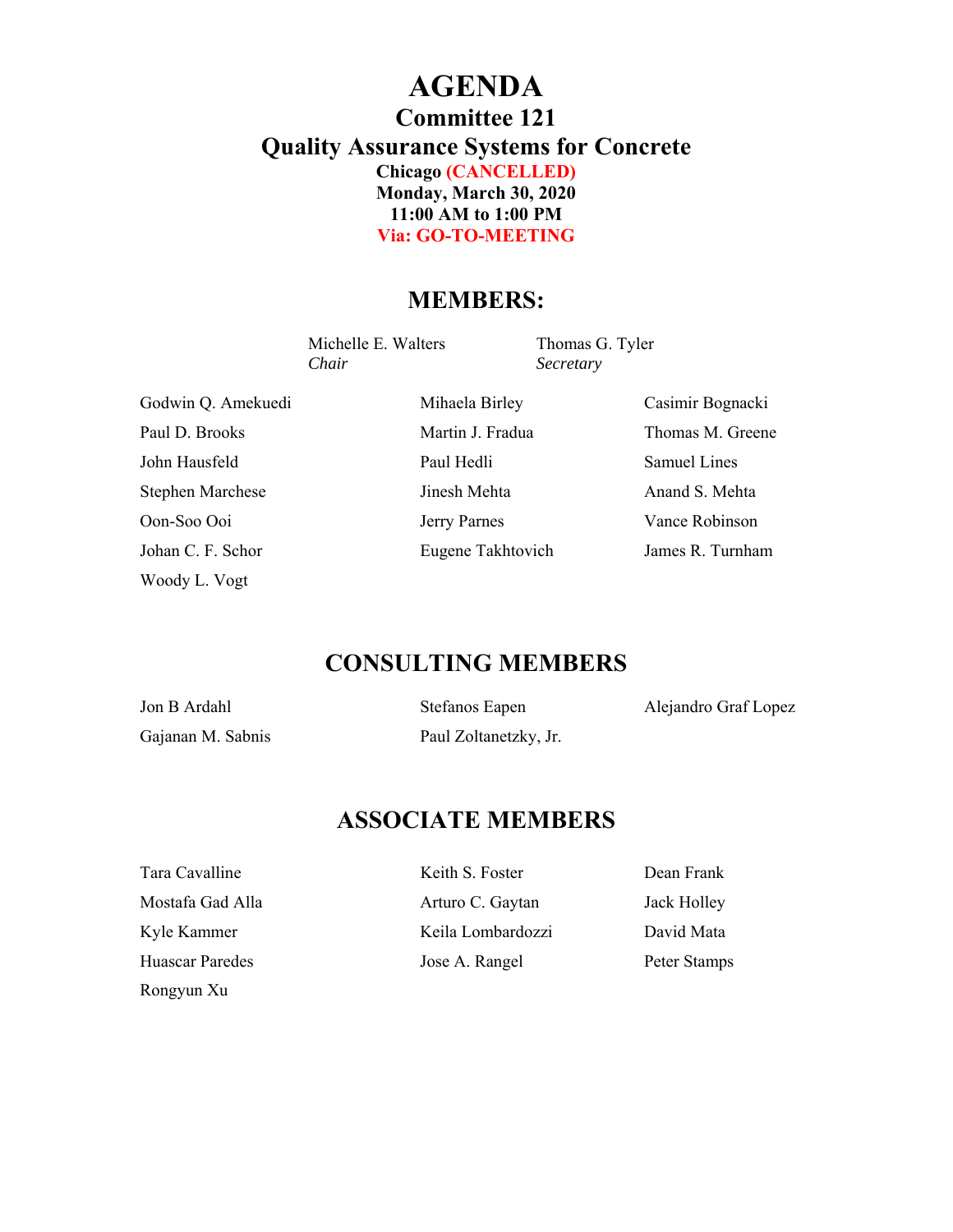# **AGENDA**

### **Committee 121**

**Quality Assurance Systems for Concrete** 

**Chicago (CANCELLED) Monday, March 30, 2020 11:00 AM to 1:00 PM Via: GO-TO-MEETING virtual meeting software** 

**As per the cancellation of Convention announced 3/11/20, the meeting will be held using GO\_TO\_MEETING at 11:00 AM to 1:00 PM. Prior to 03/30/20, information regarding entry into this system will be provided to the Chair who will distribute to all Committee Members.** 

**Please see attached invite. All committee members are invited to participate.** 

- 1. Call to Order and Welcome
- 2. Introduction of Members and Guests
- 3. Update of Membership Status
- 4. Establish Date of Next Meeting
- 5. Approval of Minutes from Cincinnati,
- 6. Announcements
- 7. Old business:
	- A. Replacement of the existing document *121R-08 -Guide for Concrete Construction Quality Systems in Conformance with ISO 9001*
		- *1.* Present status of the *Table of Contents* and *Main Body of Text Rev. 7 by Michelle*
		- *2.* Comments on Jim Turham's *Appendix 6.0 Corporate Quality Plan Template*
		- 3. Use of Chapter 6 as a transitional tool to target areas in the Template for objectives particular to different sectors of the industry and their primary considerations for Quality Plans
	- B. Publishing of the Template as a stand-alone document in electronic format accessible from the ACI 121 Web Page as per Jim's discussions with TAC (Shannon Banchero).
- 8. New Business
- 9. Open discussion on ideas for new projects
	- A. Ideas for sessions
	- B. Ideas for a new document or report
	- C. Enhancements for the "Audit Document"
- 10. Adjourn